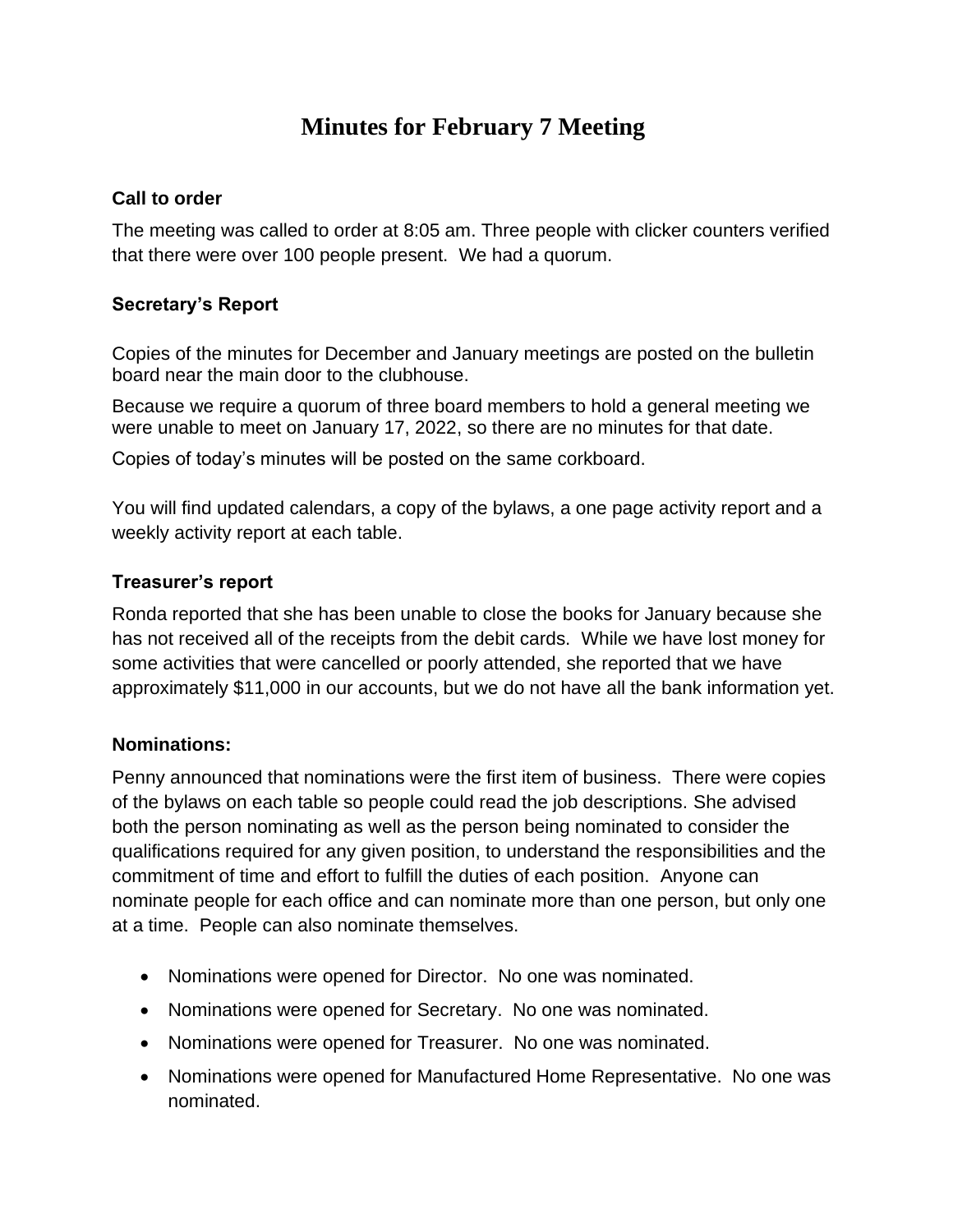• Nominations were opened for RV Representative. No one was nominated.

Seeing that there were no nominations, the nominations were closed. Additional nominations will be taken at the next meeting on February 21 and elections will be held on that date.

Penny informed the residents that if there were no elected board officers, the management and the owner will have to consider a Plan B. The park owner will almost certainly need to hire an activity director/event planner if this is to remain an "RV resort." She has discovered from visiting other parks - and speaking to people who have moved here from other parks, that an unpaid board is no longer acceptable. People have retired here to enjoy their golden years. While most are more than happy to volunteer, and in fact enjoy the camaraderie and opportunity to be productive, they are not willing to devote a full five months to being on a Board, especially without compensation.

## **Director's report**

- Dawn has resigned.
- There have been many rumors about the TAD productions cancellations.
	- $\circ$  Chicago was cancelled because several members of their band had contracted Covid.
	- $\circ$  O'Canada is a very expensive production, and the cancellation was a mutual decision. We had not sold enough tickets to cover the expenses. We were not held to our financial commitment in either case.
	- $\circ$  The sales for Roy Orbison are going well. To date we have sold 61 tickets at \$20 each for about \$2100. *We need volunteers to help set up Vegas style seating.*
- Les and Nancy have cancelled, but The Caves have agreed to play on the same night and are willing to forego an admission fee for donations, which they will give to the Shriners.
- Our new Facebook page called [rractivities](http://www.rractivities.com/) is up and running.

## **Motions:**

• Terri Snyder from Threads of Kindness made a motion that Shuffleboard, Threads of Kindness, and Bingo, whose funds were deposited into the general Rancho Rialto Activities account, may request and receive checks in any amount requested so long as the accounts of these groups have funds on deposit which are greater than the requested amount. The motion was seconded by multiple persons and passed unanimously.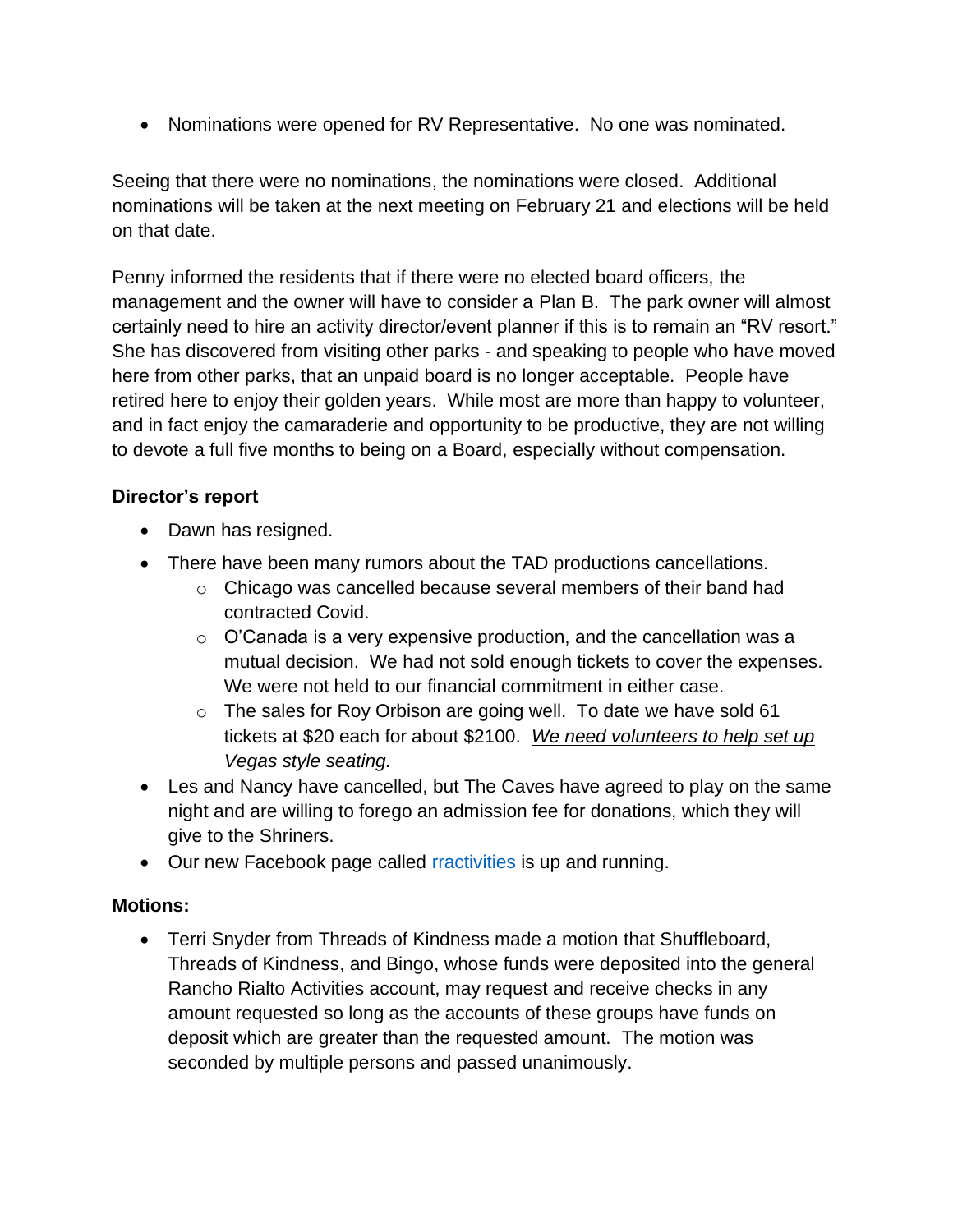- Debbie Palmer reported that the popcorn machine that Bingo uses is no longer working. Keith Weigel has researched the cost of replacing the element and found that the unit is about \$100, compared to \$300 for a new popcorn popper. However, none of the companies that sell this unit have any in stock and they don't know when they will have them. It's a supply chain issue.
- Sandra Thiesen made a motion to approve up to \$500 to purchase a new popcorn machine. She explained that while the cost was about \$300, the cost of shipping and taxes are unknown and said we would not spend any more than necessary to get a popcorn machine for the activities that sell popcorn. The motion was seconded and passed.

# **New Activity Reports**:

We are going to forgo activity reports for this meeting unless there is a change in your schedule, or you have something new to report regarding a particular activity. We will however give some time to chairs of new activities.

- Diane Weisenburger reported that she is teaching beginning line dancing. They meet at 11 am Monday and Thursday in the clubhouse. She also teaches Low Impact Chair Aerobics Tu-F from 10:00 to 10:30.
- Paulette Ford is teaching beginning pickleball on Monday & Thursday from 6- 7pm. Advanced & Intermediate pickleball is available MWF from. 8:30-11:00 am and for beginner and advanced beginners recreational pickleball from 8:30- 11:00 on Tu &Th.
- Joanie Hartenhoff is starting a group called Shared Memories for widowed people which focuses on support for grief. The first meeting will be Sunday, February 13 from 4-6 pm.
- Janet Farchione reminded us that Cribbage meets on Mondays and starts at 1:00 in the clubhouse. Please come a few minutes early so we can start promptly. She will also be leading Tai Chi on Wednesday & Friday mornings at 10:00 am.

# **Questions & Comments:**

Some of these questions and comments were interspersed throughout the meeting, but I am grouping them together at the end of the minutes for clarity.

• **Daryl Page** indicated that he has struggled with the microphones for Jam sessions. Penny reported that people have ruined the charging stations by yanking the microphones out. In the future the microphones will be powered by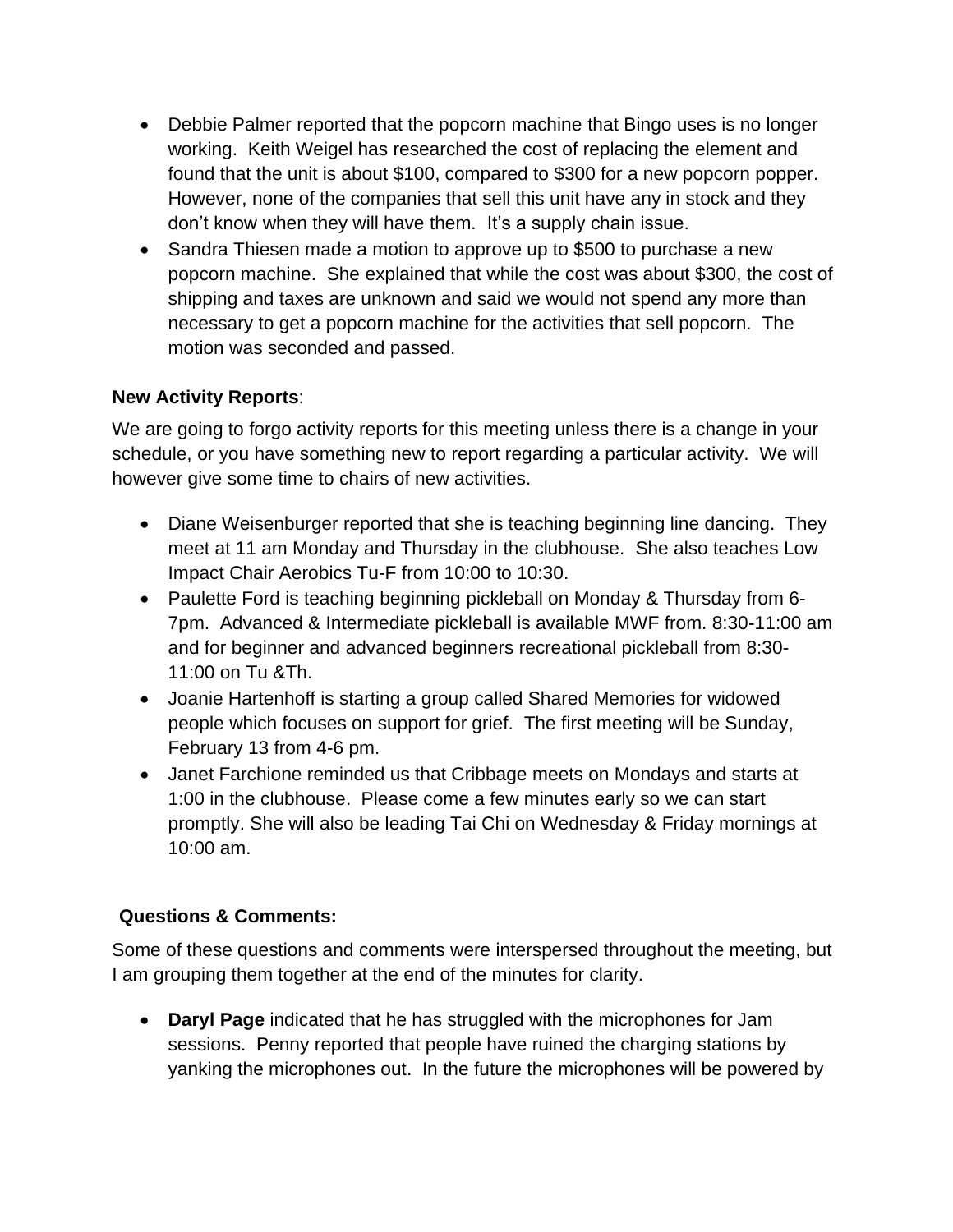AA batteries and some batteries will be left in the microphone cabinet to replace ones that have lost their power.

- **Helen Howe** inquired about spending \$500 for popcorn. See earlier motion.
- **Ron Miller** (with hair) pointed out that the sales from popcorn support the cost to buy a new machine. Debbie Palmer indicated that they sell approximately \$40 worth each week.
- **Linda Hansberry** regrets having to cancel Potato Bash because of a death in the family.
- **Carol Schumacher** reported that some activities do not turn their money in until March. She also said Mr. McMillan won't spend money on things needed by Rancho Rialto and the activities committee has purchased the chairs, the TVs, and the cupboards.
- **Sandra Thiesen** read a letter to the park owner advising him that Arizona Revised Statute 33-1324 requires the landlord to maintain fit premises and to keep the common areas in a clean and safe condition. It further stated that use of the outdoor recreational areas is free, so no money is collected to allow for maintenance by RRAC. The letter requests that Mr. McMillan advises the RRAC of his intention to maintain his property as the law requires. People who are in agreement with this letter were asked to sign it to show their support.
- **Patsy Michel** thanked the board for all they do.
- **Pat Dern** thanked Ronda and the board for all they do.
- **Ron Miller** (#155) commented on the Valentine Dance featuring the Valentine Express. He and his wife Jane have heard them in other parks and found them to be an awesome musical group that play all kinds of music. He encourages people to bring their own snacks and beverages and enjoy the music.
- **Marni Ekroth** announced that people who need nametags can get them from her or Lora Munsterman. They cost \$8 for singles or \$15 for two. They must be paid in advance and you can order yours at #183 or #182.
- **Lucia Baltezar** talked about leased lots and feels there should be some level of minimum maintenance, especially over the off season, so residents don't have to hire a landscaper or gardener to pull up every tiny little bit of green that comes up.
- **Margaret Parke** encouraged people to step up for a board position and said if we don't have directors it won't be the same.
- **Kitty Sue O'Daniel** volunteered to collect signatures for the letter to Mr. McMillan.
- **Daryl Page** commented that he has been hanging on to money raised by 50/50 at the Jams. He thinks there are no set procedures for handing over these funds.